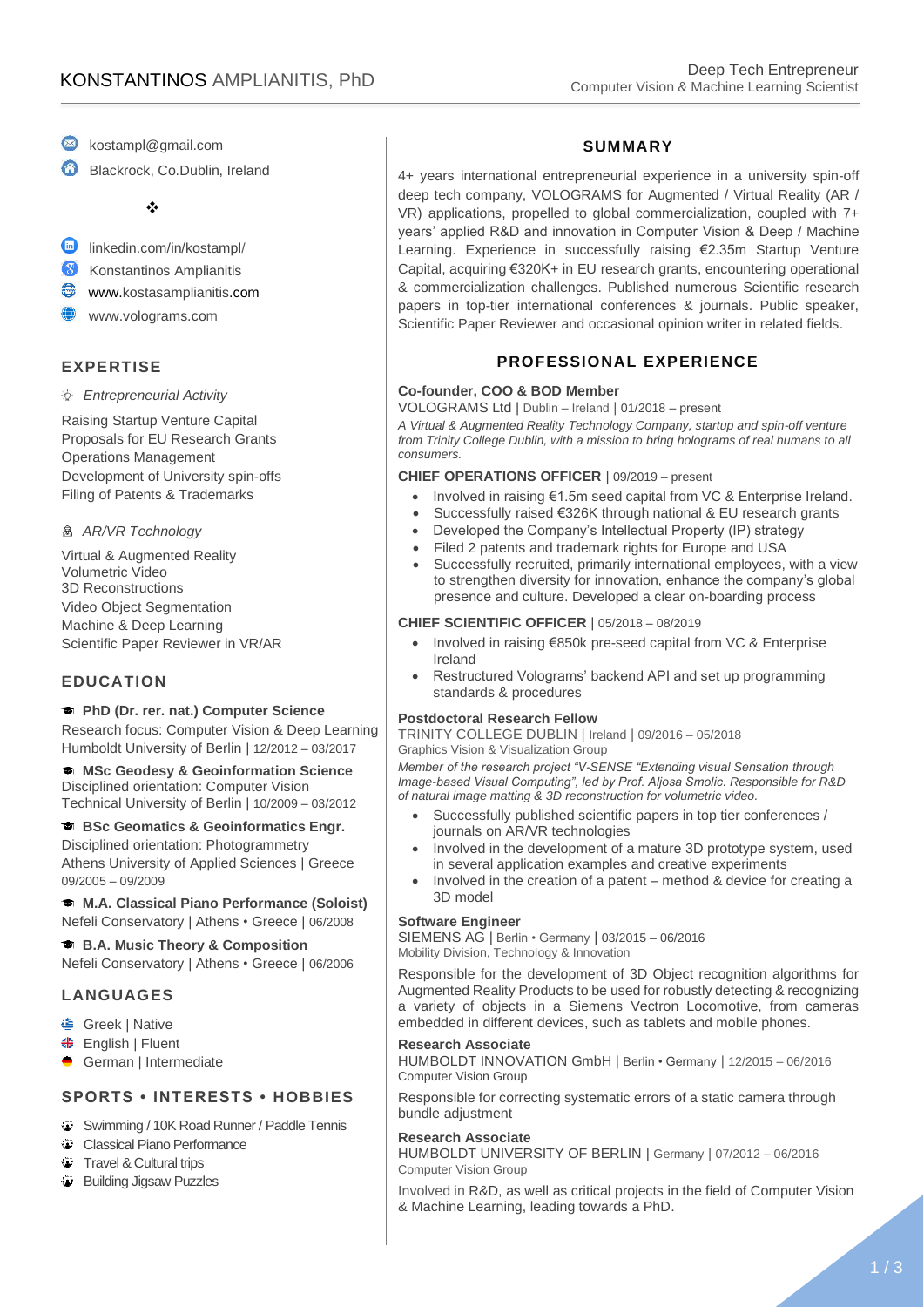#### Supplemental Information

# **RESEARCH GRANTS**

- VOLOGRAMS @ **Innovative Volumetric Capture & Editing Tools for Ubiquitous Storytelling** (INVICTUS PROJECT). EU grant 280K, HORIZON 2020: ICT-55 2018-2020 Interactive Technologies 2020 – 2022
- Tesla XP GPU card NVIDIA Corporation | 2017

## **ACADEMIC SERVICES**

- Reviewer (Journals)
	- o Computer Graphics Forum | 2020
	- o IEEE Transactions on Multimedia | 2019
	- o IEEE Image Understanding | 2017
	- o EURASIP Image & Video Processing | 2017
	- o ISPRS Photogrammetry & Remote Sensing | 2016
- Reviewer (Conferences)
	- o European Signal Processing Conference | 2018
	- o International Society for Photogrammetry & Remote Sensing | 2016
	- o International Conference on Computer Vision Theory and Applications | 2016
- **Session Chair** 
	- o International Conference on Computer Vision Theory and Applications | Rome | 27-29 / 02 / 2016
	- o International Conference on Computer Vision Theory and Applications | Berlin | 11-14 / 03 / 2015

# **TEACHING EXPERIENCE**

- **Trinity College Dublin** 
	- o Computer Vision (Module CSGV1/ACAD) 2016-2017
	- o AR (Module CS7034/ACAD) 2016-2017
	- o Comp. Vision (Module CS4053/ACAD) 2016-2017
	- o Vision Systems (Module CS7008/ACAD) 2016-2017
	- o Comp. Graphics (Module CS4052/ACAD) 2016-2017
- Humboldt University of Berlin
	- o Stereo Vision Module 32313 ACAD Winter terms 2012 - 2016

# **PROGRAMMING COMPETENCES**

- Operating Systems ................................Unix / Windows
- Programming Languages ....................C / C++ / Python
- Script Languages ............................................MATLAB
- C++ Libraries ...................................... Boost / OpenMP
- OPT / Math Framework ...........Ceres / Eigen / FADBAD
- CV Frameworks ............... OpenCV / MVS / MVG / PCL
- AR Frameworks ..........................................MetaioSDK
- Revision Control Systems .............................. Git / SVN
- Build Systems ................................................... CMake • Unit Testing .............................................Google Tests
- Typesetting ........................................................ LaTeX

# **TRAINING & CERTIFICATIONS**

- Overview and an in-depth analysis of the state-of-the art research in Computer Vision. **International Computer Vision Summer School** | Sicily | 09-15 / 0 7 / 2017
- Security City: Bringing Information Security to Life **Siemens AG, License: Z001NVMP** | Berlin | 05/2015
- Drones applied to Cultural Heritage & Archaeology **International Summer School** | Pontignano (Siena) 20-26 / 09 / 2013

# **HONORS / AWARDS / MENTIONS**

- VOLOGRAMS "Top Virtual Reality Companies in Ireland (2021)" WELP MAGAZINE | 02/2021
- VOLOGRAMS "Top 100 Hot Startups to watch". **The Sunday Business Post Ireland** | 2018 / 2019 Best Journal Paper Award
- **Journal of Visual Comm. & Image Representation** 06/2019. Affordable Content Creation for Free-Viewpoint Video and VR/AR Applications
- Campus Company Recognition Award **Trinity College Dublin Innovation Awards** | 12/2018 VOLOGRAMS acknowledged by TCD for its innovative research & entrepreneurship.
- 1st Prize NEM Art & Design Competition **Art & Design Competition NEM Summit** | Madrid | 11/2017 "Virtual Play: After Samuel Beckett" V-Sense Trinity College
- 1st Prize Reading Group Competition **Inspiring Computer Vision System Solutions** | Italy 07/2017. Grounded on the seminar / workshop 3D scanning work "The Digital Michelangelo Project"
- Distinction in Piano Performance **Hellenic Ministry of Culture** | 06/2008
- Distinction in Music Theory & Composition **Hellenic Ministry of Culture** | 06/2006
- Piano Performance Scholarship **NEFELI Conservatory** | Athens • Greece | 2003/2004

## **VOLUNTEER WORK**

- CAREER MENTOR **The Tipping Point in Education** Empower youth to connect with industry role models (mentors) to take their once-in-a-life time decision for their career
- BUSINESS MEMBER & ADVISOR **The Hellenic Community of Ireland**

# **AFFILIATIONS**

- EC initiative for Extended Reality (**XR4ALL**)
- Institute of Electrical & Electronics Engineers (**IEEE**)
- The British Machine Vision Association (**BMVA**)
- Association for Computing Machinery (**ACM**)
- The Computer Vision Foundation (**CVF**)
- International Society for Photogrammetry & Remote Sensing (**ISPRS**)
- Greek Startup Universe (**GSU**)